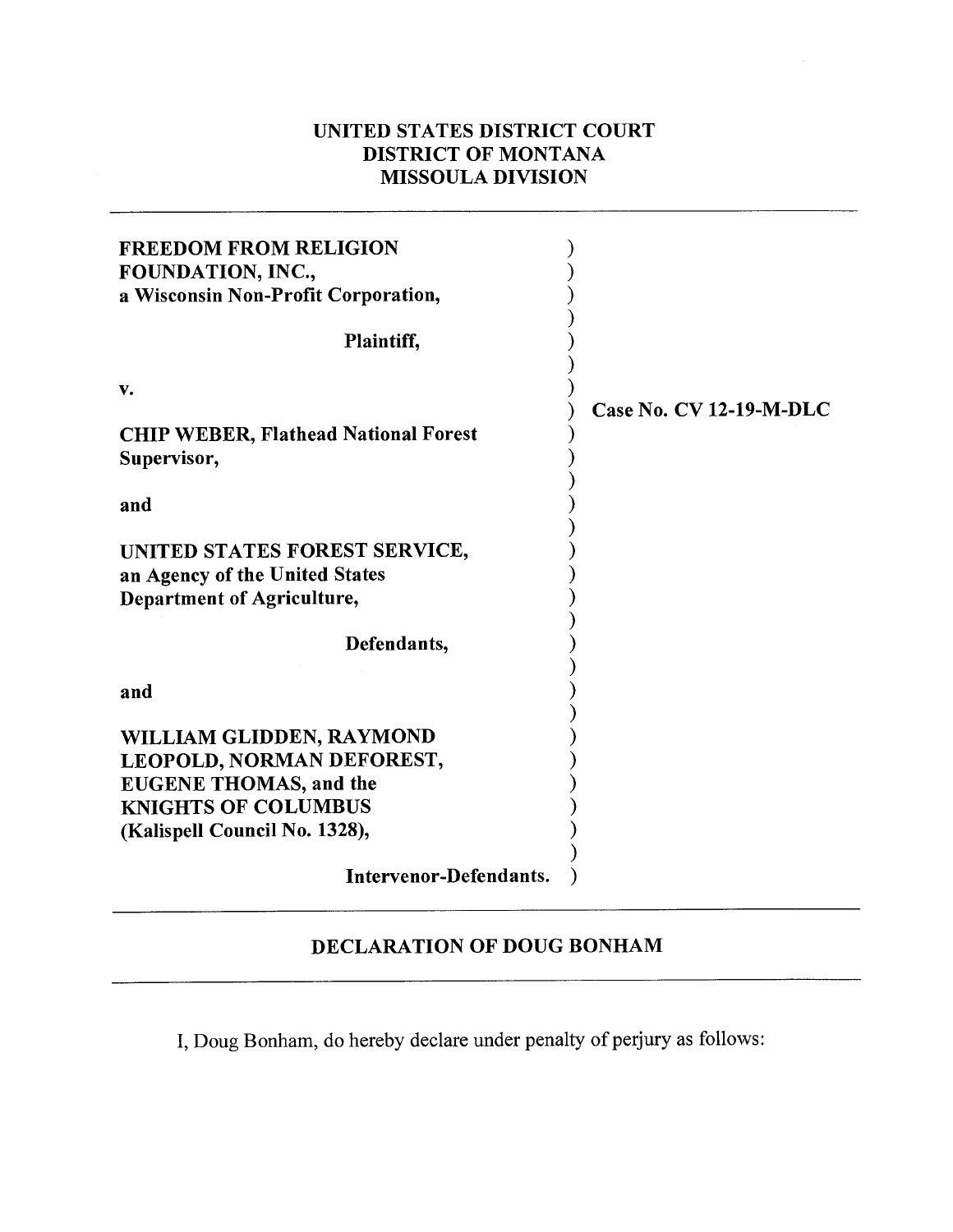1. I live in Essex, Montana, approximately 60 miles from Big Mountain. I am a member of the Freedom From Religion Foundation and I am appreciative of the Foundation's challenge to the Jesus statue prominently located on Big Mountain. I agreed to join as a member of FFRF and to be identified with this lawsuit, although I know it is not a popular local position. I am a religious non-believer.

2. Approximately 7 or 8 years ago, I first encountered the Jesus statue on Big Mountain while skiing, and my immediate reaction was that the statue was grossly out of place and an oppressive reminder that Christians are a controlling and favored group in the Flathead Valley. I have not skied or hiked by the statue since, and my aging knees limit me, in any event. Nonetheless, my 15 year old daughter regularly skis on Big Mountain and has exposure to the Jesus statue, which she also considers ridiculously out of place.

3. As a resident of Flathead Valley, I am still affected by the statue on Big Mountain, which literally and figuratively looms over the Valley. I know from residing in Flathead Valley that this is Christian country, and I know from personal experience with local residents that the statue is definitely perceived as a religious symbol – in fact, the statue is proudly perceived as a reminder of the Christian religious values that the majority in the Valley promote.

4. The presence of the Jesus statue on Big Mountain is known to skiers and non-skiers alike in the Valley, and it is perceived as a recognized symbol of the religious majority.